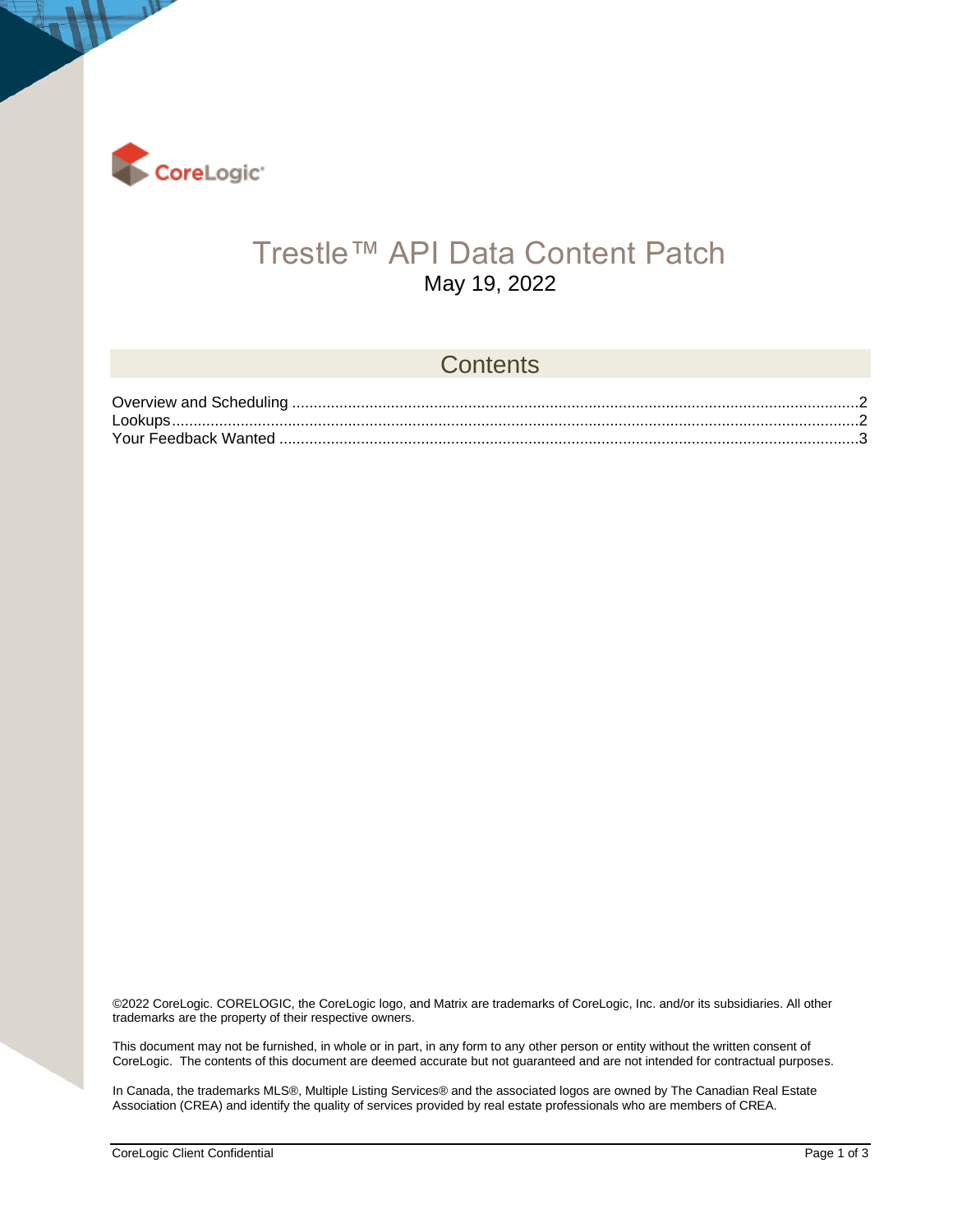# Overview and Scheduling

<span id="page-1-0"></span>The following content patch will update lookup values across multiple resources. A total of 27 new lookup values are added. This metadata and content change will be applied May19, 2022.

#### Lookups

<span id="page-1-1"></span>

| <b>Name</b>                                | <b>Status</b> |
|--------------------------------------------|---------------|
| AlbuquerqueBoardofREALTORS                 | LookupValue   |
| AthensAreaAssociationofREALTORS            | LookupValue   |
| CommercialAssociationofREALTORSofNewMexico | LookupValue   |
| Flagler                                    | LookupValue   |
| GreaterSouthernMLS                         | LookupValue   |
| NorthwestArkansasBoardofREALTORSMLS        | LookupValue   |
| OmniMLSLLC                                 | LookupValue   |
| REALTORSAssociationofSouthwesternIllinois  | LookupValue   |
| RimOTheWorld                               | LookupValue   |
| <b>SantaFeAssociationofREALTORS</b>        | LookupValue   |
| <b>TaosAssociationofREALTORS</b>           | LookupValue   |
| AthensAreaAssociationofRealtors            | LookupValue   |
| PortfolioLoan                              | LookupValue   |
| SolarPanelsLeased                          | LookupValue   |
| HollywoodBath                              | LookupValue   |
| PortfolioLoan                              | LookupValue   |
| AssociateBroker                            | LookupValue   |
| <b>Broker</b>                              | LookupValue   |
| <b>BrokerOfRecord</b>                      | LookupValue   |
| BathInGarage                               | LookupValue   |
| BedroomInGarage                            | LookupValue   |
| KitchenInGarage                            | LookupValue   |
| Gallery                                    | LookupValue   |
| TwoApartment                               | LookupValue   |
| TwoApartment                               | LookupValue   |
| SepticApproved                             | LookupValue   |
| <b>NL</b>                                  | LookupValue   |
|                                            |               |

 $\mathbf{A}$